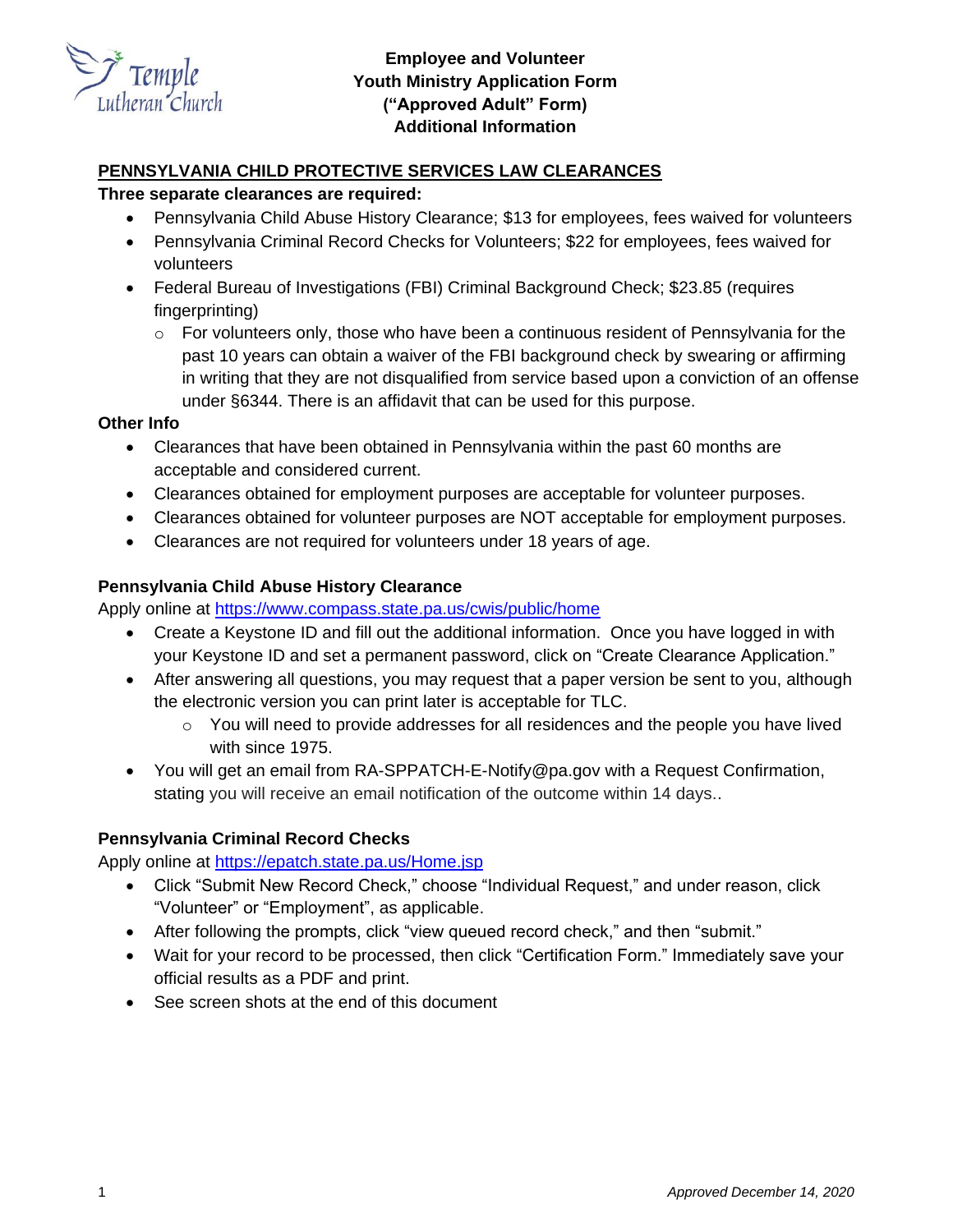

# **Employee and Volunteer Youth Ministry Application Form ("Approved Adult" Form) Additional Information**

## **FBI Criminal Background Check**

### <http://www.dhs.pa.gov/citizens/clearancesbackgroundchecks/>

### **Fingerprinting Process**

- Appointments to be fingerprinted are not required, but pre-registration is required either online or by phone. To register online, go to [www.Identogo.com;](http://www.identogo.com/) by telephone please call 1-844-321-2101 and listen to the options menu.
- When you register, you must provide a service code. Use:
	- $\circ$  Code 1KG6ZJ for DHS Volunteer (it is titled "DHS" because it is a DHS, Child Protective Services Law requirement) OR
	- o Code 1KG756 for Employee >=14 Years Contact w/ Children.
- Once registered, you may walk‐in during a location's posted hours of operation but scheduling an appointment may lead to less/no wait times. In order to pre-register for an FBI background check and/or find a fingerprinting location, go to www.Identogo.com. It is strongly encouraged that you contact the site prior to going there as the information on the website may differ from actual hours of operation.
- IdentoGo is also referred to as IDEMIA
- Be aware that your clearance will come on letterhead for PA Department of Human Services.

## **Affidavit**

• Volunteers who have lived in PA continuously for the past 10 years can sign an affidavit. This affidavit is available on the TLC website.

## **MANDATED CHILD ABUSE REPORTER TRAINING**

To be a TLC Approved Adult, you must successfully complete a PA approved training course for Mandated Reporters, as found on the Keep Kids Safe website:

[http://www.keepkidssafe.pa.gov/resources/training/index.htm.](http://www.keepkidssafe.pa.gov/resources/training/index.htm) The University of Pittsburgh's Child Welfare Resource Center training (http://www.reportabusepa.pitt.edu/) is a free course. This must have completed within the past 60 months.

## **DISQUALIFYING CRIMES**

An applicant who has been convicted of one or more of the following crimes under Pennsylvania law or an equivalent crime under Federal law or the law of another state shall be disqualified from employment and/or volunteer service that involves direct contact with children:

- Title 18, Chapter 25 (relating to criminal homicide).
- Title 18, Section 2702 (relating to aggravated assault).
- Title 18, Section 2709.1 (relating to stalking).
- Title 18, Section 2901 (relating to kidnapping).
- Title 18, Section 2902 (relating to unlawful restraint).
- Title 18, Section 3121 (relating to rape).
- Title 18, Section 3122.1 (relating to statutory sexual assault).
- Title 18, Section 3123 (relating to involuntary deviate sexual intercourse).
- Title 18, Section 3124.1 (relating to sexual assault).